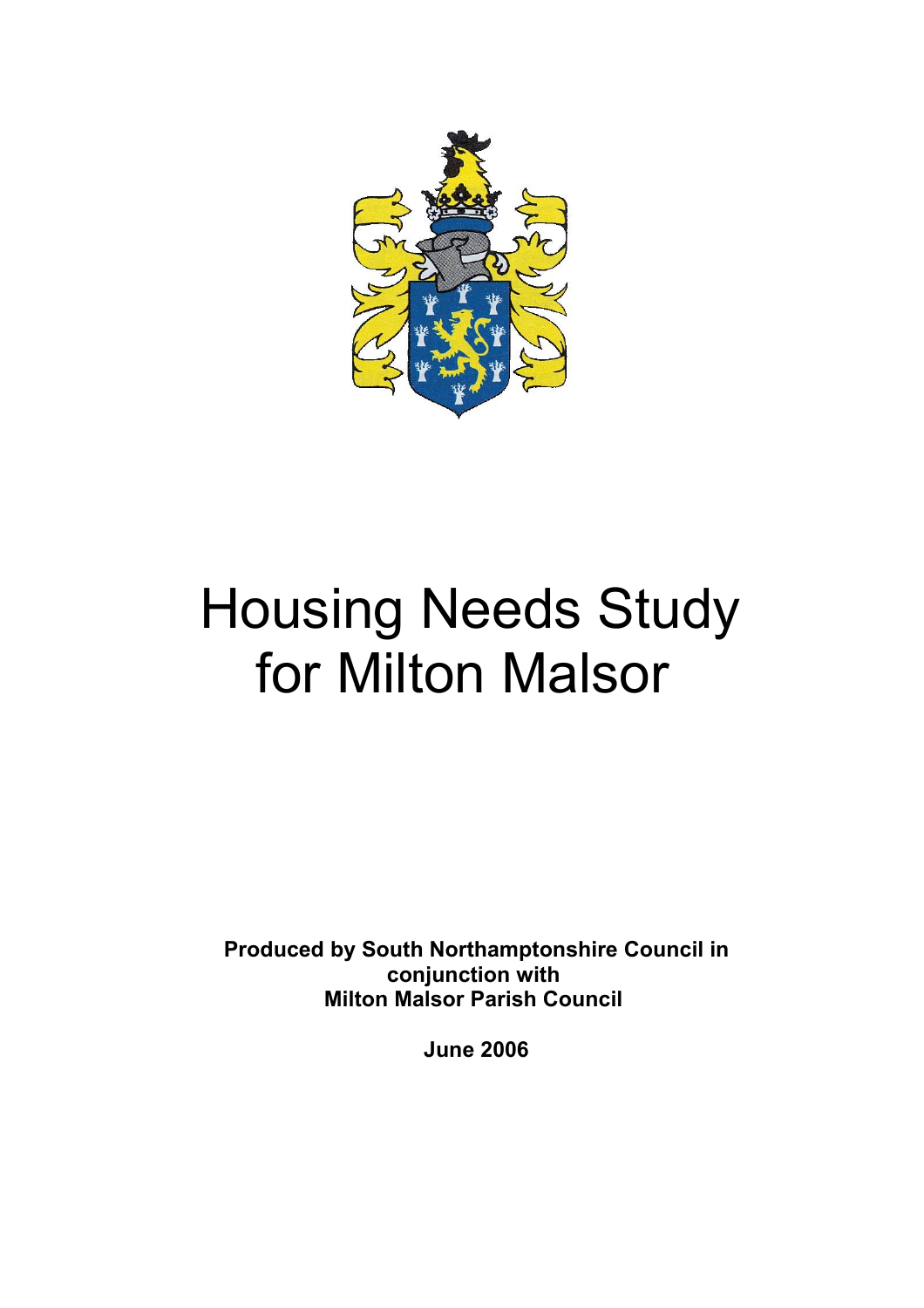### **Contents**

- 1. Introduction
- 2. Purpose of the survey
- 3. First stage results
	- a) Period of residence
	- b) Support for development and areas of concern
	- c) Housing need analysis
	- d) Comments
	- e) Ethnicity
- 4. Second stage results
	- a) Housing need analysis
	- b) Affordability
	- c) Ethnicity
- 5. Limitations of the survey
- 6. Local authority data
	- a) Housing stock profile
	- b) Affordable housing profile
	- c) Waiting list analysis
- 7. Conclusion
- 8. Appendices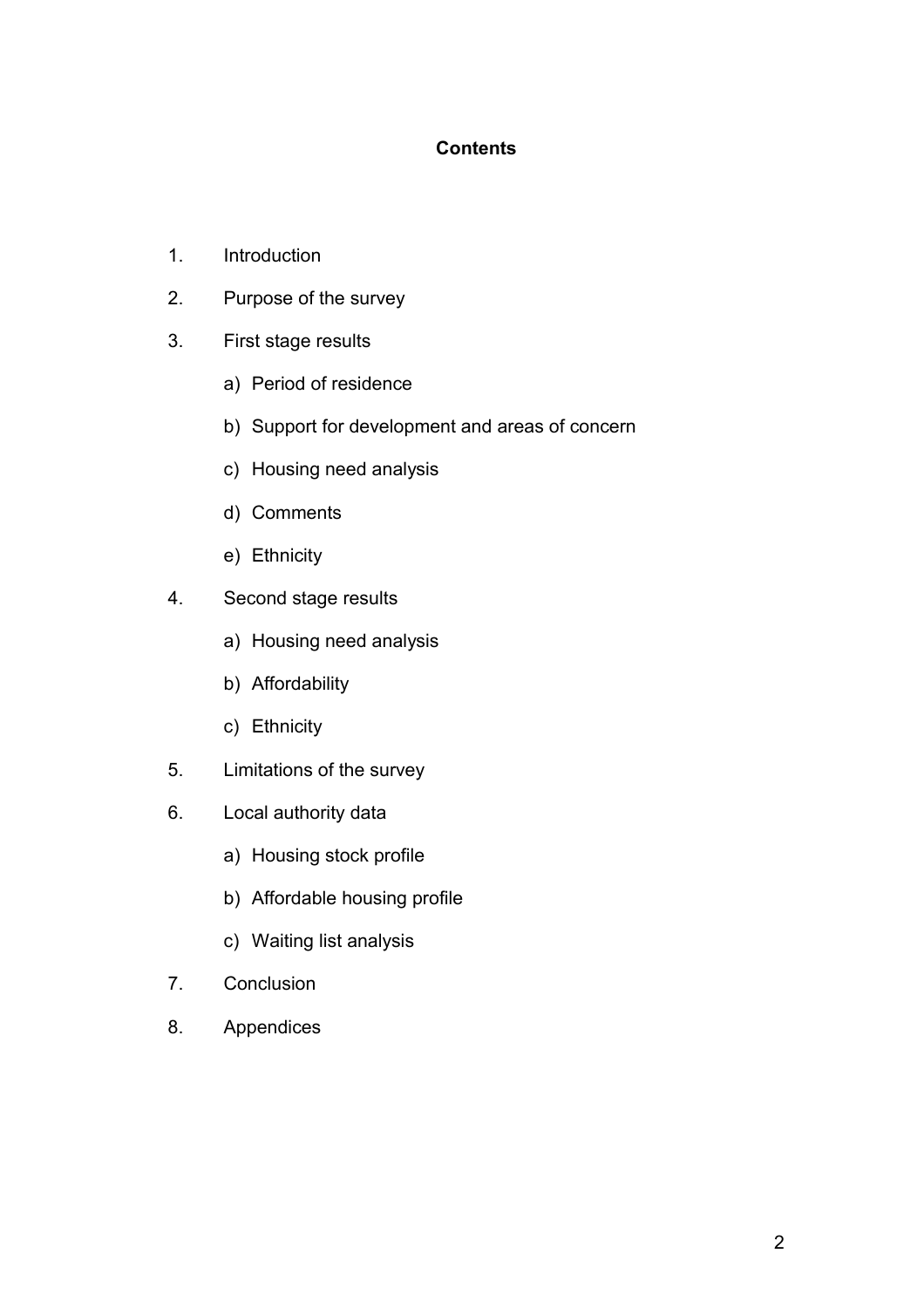## **1. Introduction**

Rising house prices and the loss of social housing stock, as a result of the right to buy policy, have seen many first time buyers and those on more modest incomes forced out of the villages where they have lived all their lives. In some villages the knock on effects of this is the loss of key services such as schools, pubs, Post Offices, village shops etc, along with the sustainability of the village.

Milton Malsor has a population of approximately 721. This is based on projections from the 2001 Census. The village also has a number of services including a primary school, public house and bus service. If a local housing need is identified than the village would be considered suitable for sustaining a small-scale housing development.

South Northamptonshire Council's Housing Market and Needs Assessment Study has shown a strong need for affordable homes across the district. In order to obtain a more localised perspective a parish housing need surveys can be carried out. Through a housing needs survey it is possible to assess the level of need for affordable housing in a village. If a need is shown to exist, then there are steps that can be taken to encourage the development of affordable housing. South Northamptonshire Council was commissioned by Milton Malsor Parish Council to undertake a village level housing needs survey.

The survey was a two-stage process and both survey forms were agreed with the Parish Council. The first stage was sent to all households in the village and general questions on affordable housing were asked. The Parish Council delivered this survey to all households in January 2006. If the respondent expressed that they were in housing need then a further survey was sent to give us more detailed information about their housing circumstances. Copies of the surveys can be found in the appendices.

#### **2. Purpose of the survey**

This survey was conducted to establish if there is a housing need in Milton Malsor and if so the extent of this need. This information can then be used to assess what type and tenure of homes would best suit local needs. If a need is identified then South Northamptonshire Council will work in partnership with the Parish Council to identify suitable sites. Sites can fall within two categories, exception sites and planning gain sites.

Exception sites are exclusively for affordable housing and use the 'exceptions' criteria set out in Planning Policy Guidance Note 3 (Housing). These sites are located outside of the village confines where development of market housing is not usually allowed. In order to build on these sites there must be evidence of a local housing need and a housing needs survey is the best way of doing this.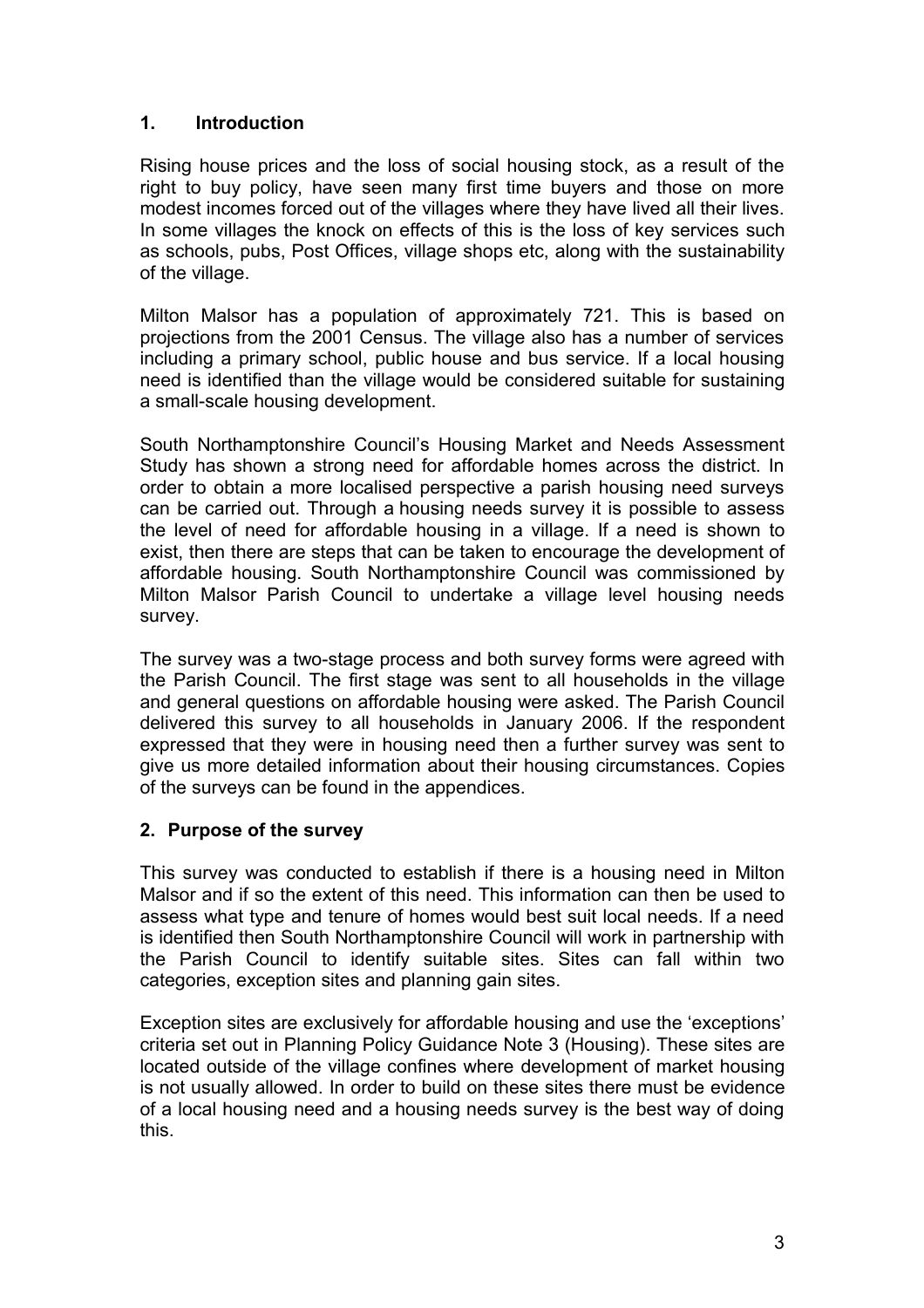Planning gain sites are sites that are primarily for market housing however, South Northamptonshire Council's Supplementary Planning Guidance on Affordable Housing states that on developments with 25 or more units, 40% of these should be for affordable housing. Information from this survey will be used by the Planning Department as evidence that there is a need for affordable housing.

The information from a housing needs survey is also useful at a local level, in particular with parish council activities. It can be used when decisions on housing issues are required. Support of the village is imperative in developing affordable housing schemes.

#### **3. First stage results**

A total of 300 survey forms were distributed and 133 were returned. This gives a response rate of 44%, which is very good, and robust conclusions can be drawn from the results.

# **a) Period of Residence**



This pie chart represents the length of time that residents have lived in the Parish. The majority of people have lived in Milton Malsor for over 10 years (62%). 21% of the people who responded, have lived there between 5 and 10 years and 13% between 1 and 4 years. Only 4% of people have lived in Milton Malsor for less than 1 year.

# **b) Support for development and areas of concern**

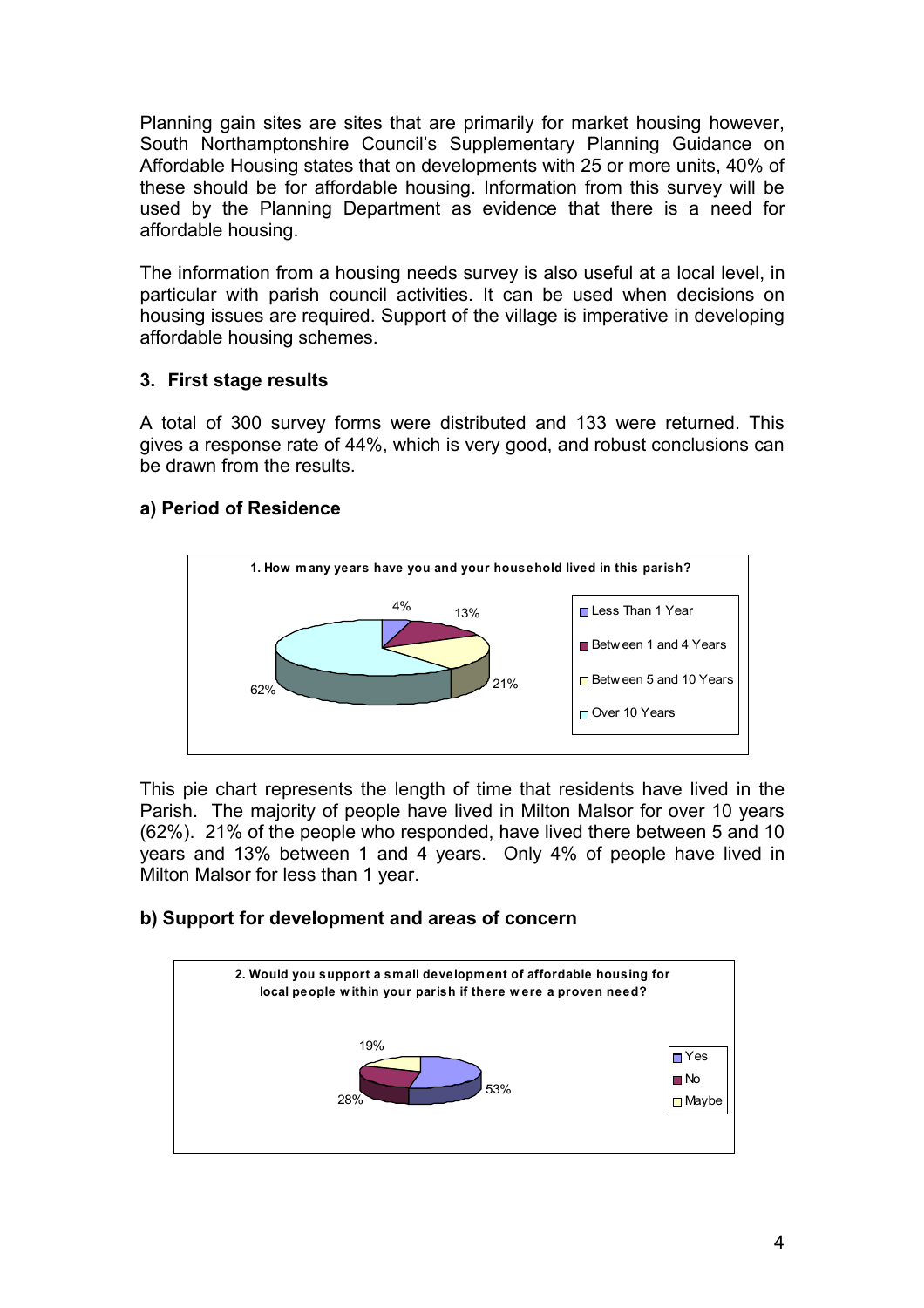Only 2 people did not respond to this question. Of the 132 people who responded, 53% (70) stated that they would support a small development of affordable housing. 19% said maybe and 28% said that they would not support any future development. This means that 72% of respondents said either 'Yes' or 'Maybe'.



This bar chart shows the type and number of concerns regarding any new development. There were a total of 419 concerns given in this survey, which is an average of just over 3 concerns per respondent. The main concerns given were an 'Increase in Traffic Congestion' and 'New site will not be in keeping with the village'. 17 other responses were given and below are examples of the comments given:

- "Size of the development a concern"
- "I moved to the village because I enjoy a village environment. I would not want the village to grow any more."
- "Not on the two Green areas within village."
- "Losing Village Identity"
- "Ruins the countryside we have."

#### **c) Housing need analysis**

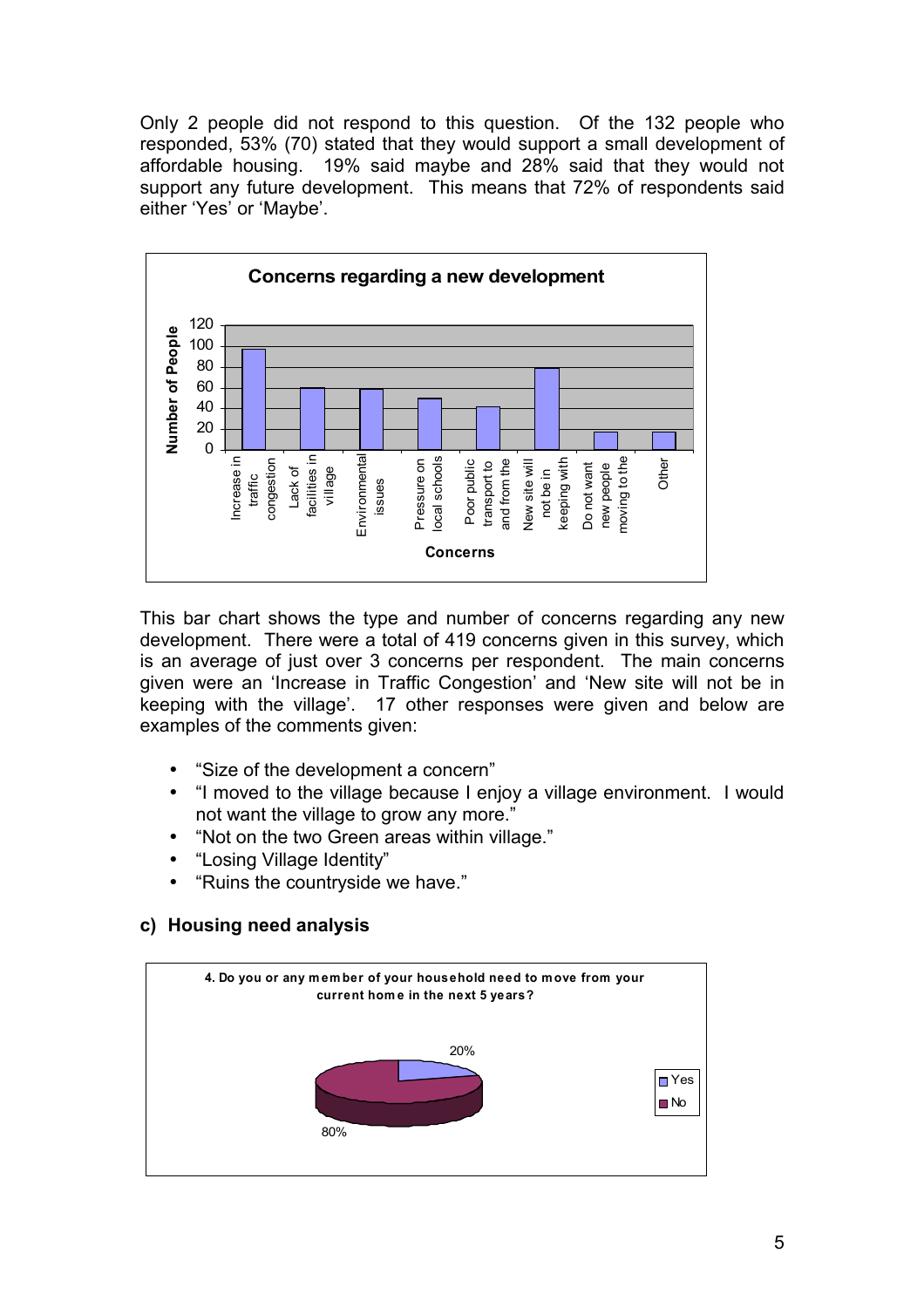Of the 130 people who answered this question, 26 (20%) said that they would require a move from their current home in the next 5 years.

The following questions should have only been answered by those who responded "yes" to the above question.

There were a number of responses to "What is the main reason for needing to move" these included: need larger accommodation, need smaller accommodation, would like to set up home for the first time". Four people also selected other and gave the following responses:

- "Children leaving home"
- "Rented Accommodation"
- "Need a floor accommodation for disabled son"
- "Problem neighbour"

| Need larger accommodation                                      | 5  |
|----------------------------------------------------------------|----|
| Need smaller accommodation                                     | 8  |
| Present home is difficult to manage                            |    |
| Need physically adapted accommodation                          |    |
| Present home too expensive to maintain                         |    |
| To be closer to employment                                     |    |
| To be closer to carer or dependent, to give or receive support |    |
| To avoid harassment                                            |    |
| would like to set up home for the first time                   | 10 |
| Present home is tied accommodation and insecure                |    |
| <b>Other</b>                                                   |    |



When asked, "Where are you looking to live?" just over half (17) said that they would be looking to live within the Milton Malsor Parish. 3 people said that they are looking to live 'In a neighbouring parish' and 4 said they are looking to live in another area within South Northamptonshire. 6 people are looking to move outside of South Northamptonshire.

Of the 27 people who responded to this question, 25 are not on the local authority or housing association register or waiting list.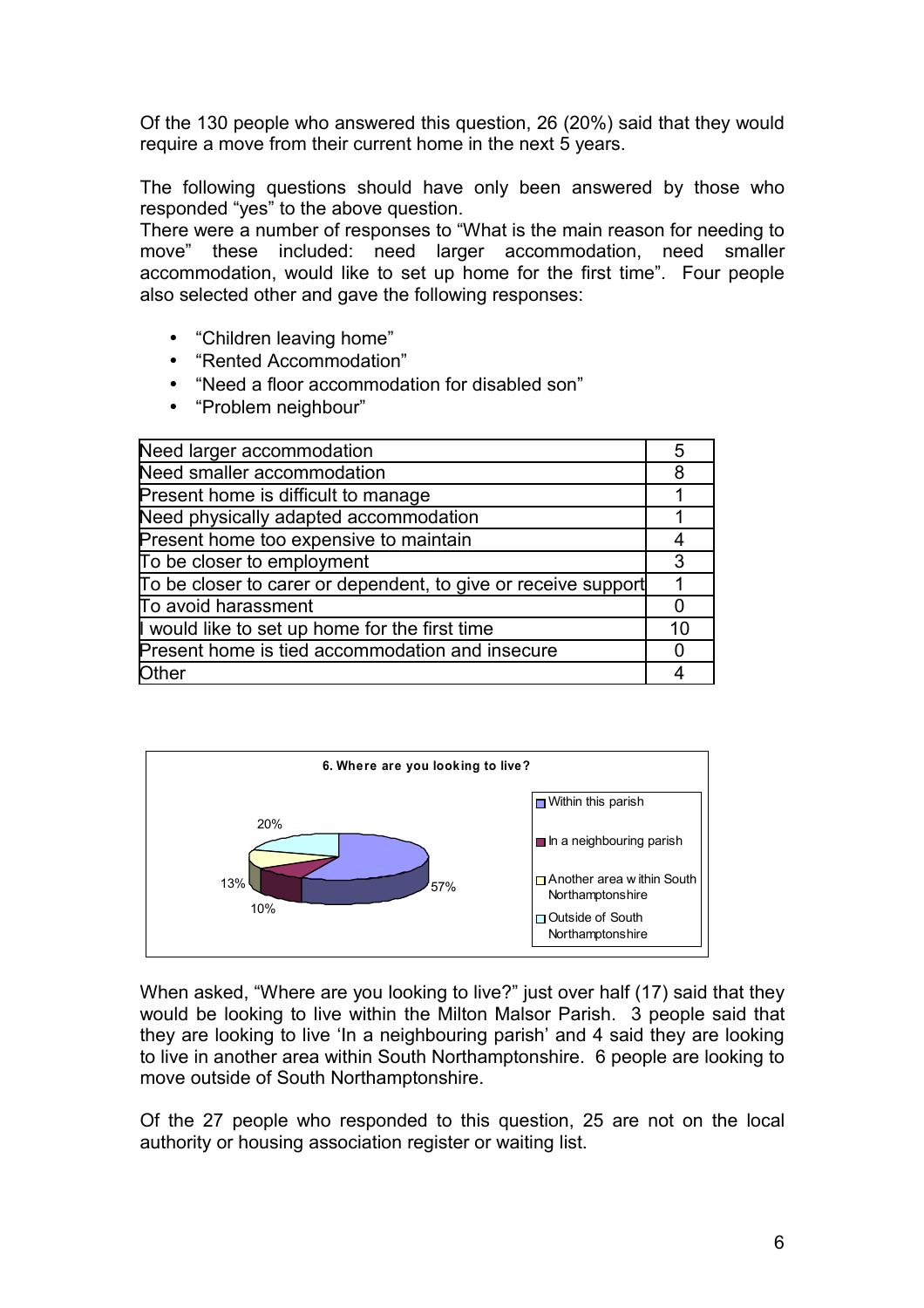Of the 26 people who specified that they need to move within the next five years, 14 were willing to complete a 2<sup>nd</sup> stage survey. However, 2 people did not provide their addresses and therefore further contact was unable to be made. In total, 12 surveys were sent out in the  $2^{nd}$  stage.

There were only 11 people who had known people who moved away from the Parish due to difficulties in finding a suitable home locally, however, only 4 addresses were given so these 4 people were sent a stage 1 questionnaire.



#### **d) Comments**

In question 10, people were asked to write any comments they had regarding any questions or general comments. A number of people replied and below are a few examples of the main issues raised.

- "It would be preferable to develop brown sites in order to regenerate towns like Northampton. New homes developments in villages and countryside have impact on environment and people's quality of life. Greater effort should be made to convince the Government to implement legislation favouring brown sites development through tax incentives and proper planning."
- "As I am the councillor for Milton Malsor some residents have commented on the fact that they have children who have moved away because of the housing shortage."
- "I would welcome housing which increased the number of young families in the village. Many residents are elderly. There is an excellent school in the village, but with many pupils travelling in from Northampton, the school is not an active part of the community. Young families would address the balance."
- "I feel that to keep adding housing estates to the villages in our area is ruining the villages. Deanshanger is a perfect example of this. It is no longer a village and has been spoilt. I used to live there I would hate the same thing to happen to Milton Malsor. I moved to a village because I wanted to live in a village."
- "The road infrastructure is inadequate to support additional housing developments. The roads are narrow and the additional traffic would constitute a risk not only to other road users but also to pedestrians (particularly children). Narrow lanes combined with narrow pathways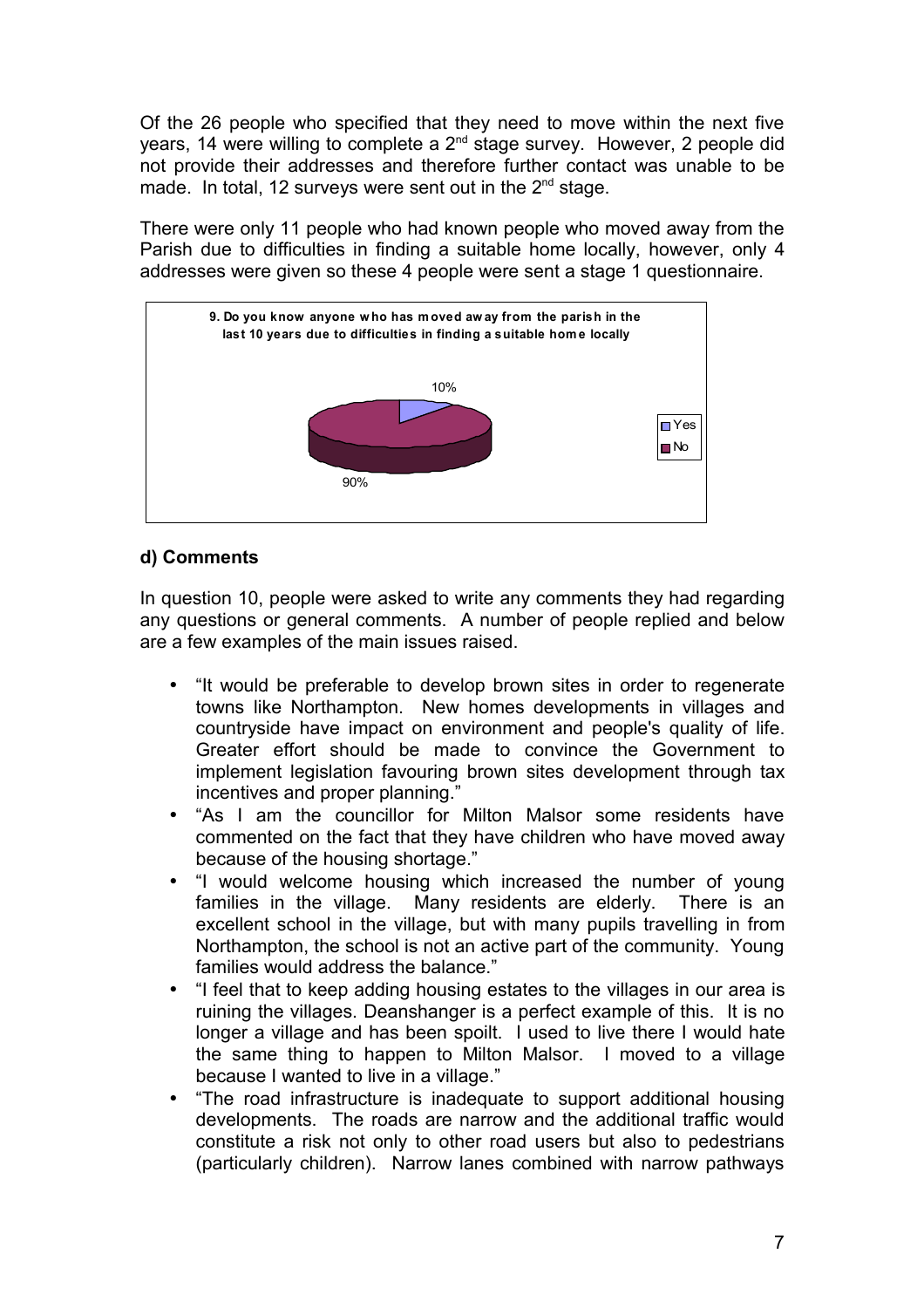and an already large parking problem would only increase the probability of accidents."

- "No Concerns, everyone should live somewhere and not on the streets. I'm all for affordable housing."
- "My main concern for new housing is that they will be built in harmony with the village architecture and not just cheap looking houses where the only consideration is the base line cost of the project. Give people affordable housing that they can be proud to live in."

#### **e) Ethnicity**

| <b>White British</b>       |     |
|----------------------------|-----|
| <b>White Irish</b>         |     |
| Any other White background |     |
| Caribbean                  |     |
| Other                      | 2   |
| <b>Question refused</b>    |     |
| Unanswered                 | 23  |
| Total                      | 111 |

111 people responded to this question and 23 left this question unanswered. 8 people refused the question. 97 out of 111 people selected 'White British' (87%), 1 person selected 'White Irish', 2 people selected 'Any other White background' and 1 person selected 'Caribbean'.

#### **4. Second stage results**

Following the first stage survey, second stage surveys were sent to those who identified themselves in housing need and provided contact details. 12 second stage surveys were sent out and a total of 9 were returned. These returns form the basis for the analysis of the second stage.

#### **a) Housing need analysis**

The following table lists details of the respondents who feel that they have a housing need. Respondents were asked to identify what they felt they needed in terms of property type and size together with a preferred tenure type. In reality it is not possible to meet the aspirations of each respondent therefore a "reality tenure" is suggested. This has been determined using the Councils Housing Register Allocations Policy, but also their need has been examined and judged against the current entry level hosing in the village.

| Ref | <b>Respondent</b>                                                                                                                                                                                                                                                                            | Property & tenure   Reality tenure<br>requested |  |
|-----|----------------------------------------------------------------------------------------------------------------------------------------------------------------------------------------------------------------------------------------------------------------------------------------------|-------------------------------------------------|--|
|     | Couple under 60 with $2 \mid 4$ bedroom house 3 bed house for<br>children. Currently live in a $4 \mid or$ bungalow for $\mid$ shared ownership<br>bedroom bungalow which is $\vert$ shared ownership.<br>rented from a private<br>landlord. Need to move as<br>is is<br>current home<br>too |                                                 |  |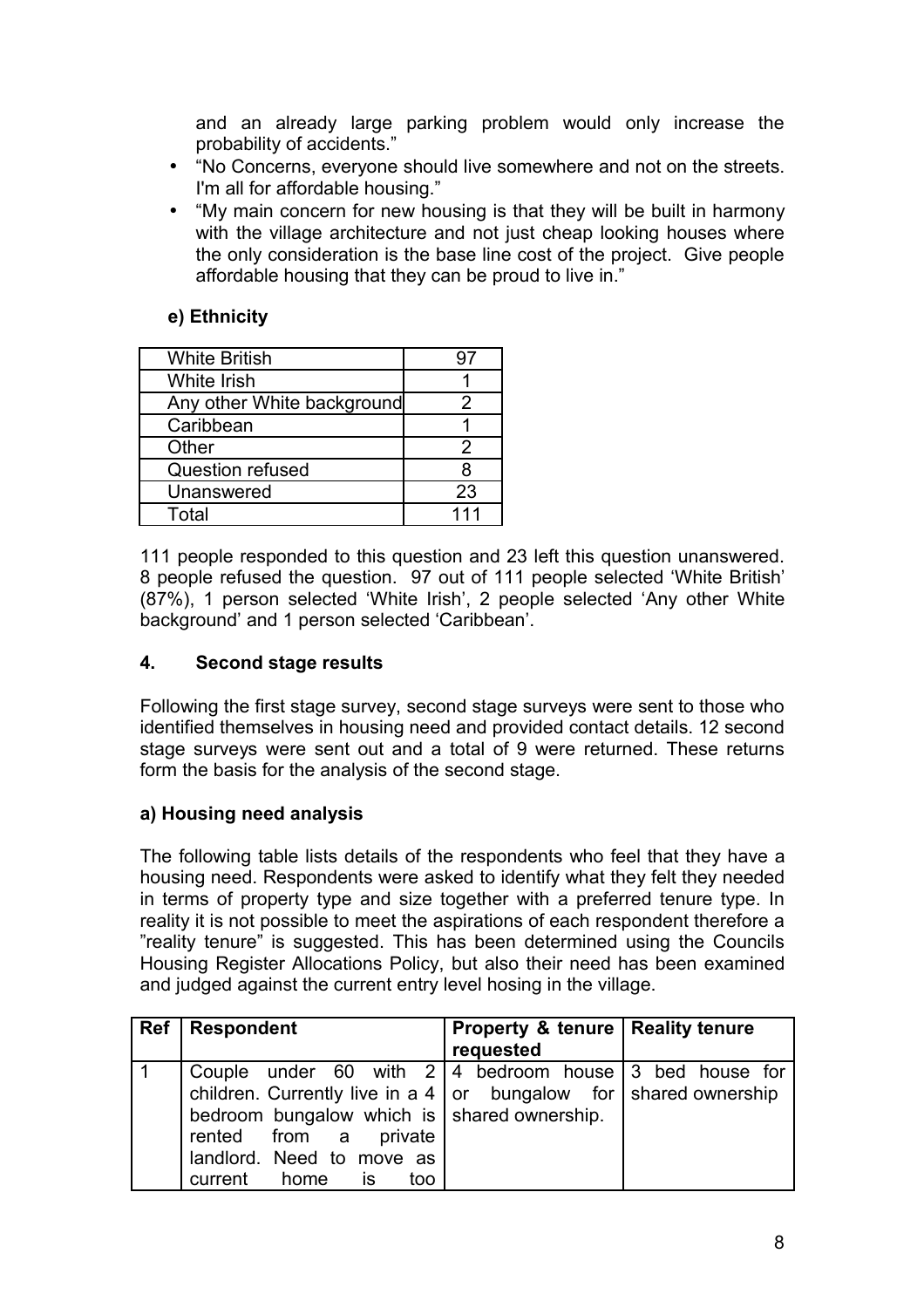|                | expensive to maintain.                                                                                                                                                                                                                                                     |                                                                             |                                                                                                                        |
|----------------|----------------------------------------------------------------------------------------------------------------------------------------------------------------------------------------------------------------------------------------------------------------------------|-----------------------------------------------------------------------------|------------------------------------------------------------------------------------------------------------------------|
| $\overline{2}$ | Responding on behalf of her<br>2 sons who would like to set<br>up home for the first time.                                                                                                                                                                                 | 2 x 2 bed houses<br>on the open market                                      | 2 x 2 bed flats for<br>rent                                                                                            |
| 3              | Couple over 60. Currently live<br>a<br>four-bedroom<br>house,<br>in<br>with<br>which is<br>owned<br>a<br>mortgage by a household<br>member. They would like to<br>move as their current home is<br>too expensive to maintain<br>and they would like a smaller<br>property. | $\overline{2}$<br>bedroom<br>bungalow for rent<br>shared<br>or<br>ownership | 2<br>bedroom<br>sheltered<br>bungalow for rent                                                                         |
| 4              | An adult under 60 who would<br>like to set up home for the<br>first time.                                                                                                                                                                                                  | 2 bedroom house<br>on the open market                                       | Discounted<br>from<br>this<br>analysis<br>as<br>they would like to<br>move out of South<br>Northamptonshire.           |
| 5              | 3 friends who currently live in<br>a three-bedroom house. They<br>would like to move to be<br>closer to employment and set<br>up home for the first time.                                                                                                                  | 2 bedroom shared<br>ownership house                                         | <b>Discounted</b><br>from<br>this analysis<br>as<br>they would like to<br>move outside of<br>South<br>Northamptonshire |
| 6              | An adult under 60 who would<br>like to set up home for the<br>first time.                                                                                                                                                                                                  | 2 bedroom house<br>either on the open<br>market or shared<br>ownership      | 2 bedroom house<br>for<br>shared<br>ownership                                                                          |
| $\overline{7}$ | An adult under 60 who would<br>like to set up home for the<br>first time.                                                                                                                                                                                                  | 2 bedroom house<br>on the open market                                       | <b>Discounted</b><br>from<br>this<br>analysis<br>as<br>their needs will be<br>met on the open<br>market.               |
| 8              | An adult under 60 who would<br>like to set up home for the<br>first time.                                                                                                                                                                                                  | 2 bedroom house<br>for<br>shared<br>ownership                               | 2 bedroom flat for<br>rent                                                                                             |
| 9              | An adult under 60 who would<br>like to set up home for the<br>first time.                                                                                                                                                                                                  | 2 bedroom house<br>shared<br>for<br>ownership                               | 2 bedroom house<br>for<br>shared<br>ownership                                                                          |

## **b) Affordability**

The following questions were asked to try and determine how much the respondents could afford if they were to rent or to be considered for shared ownership. The responses to these questions also provide an indication whether the respondents could afford an entry-level property on the open market.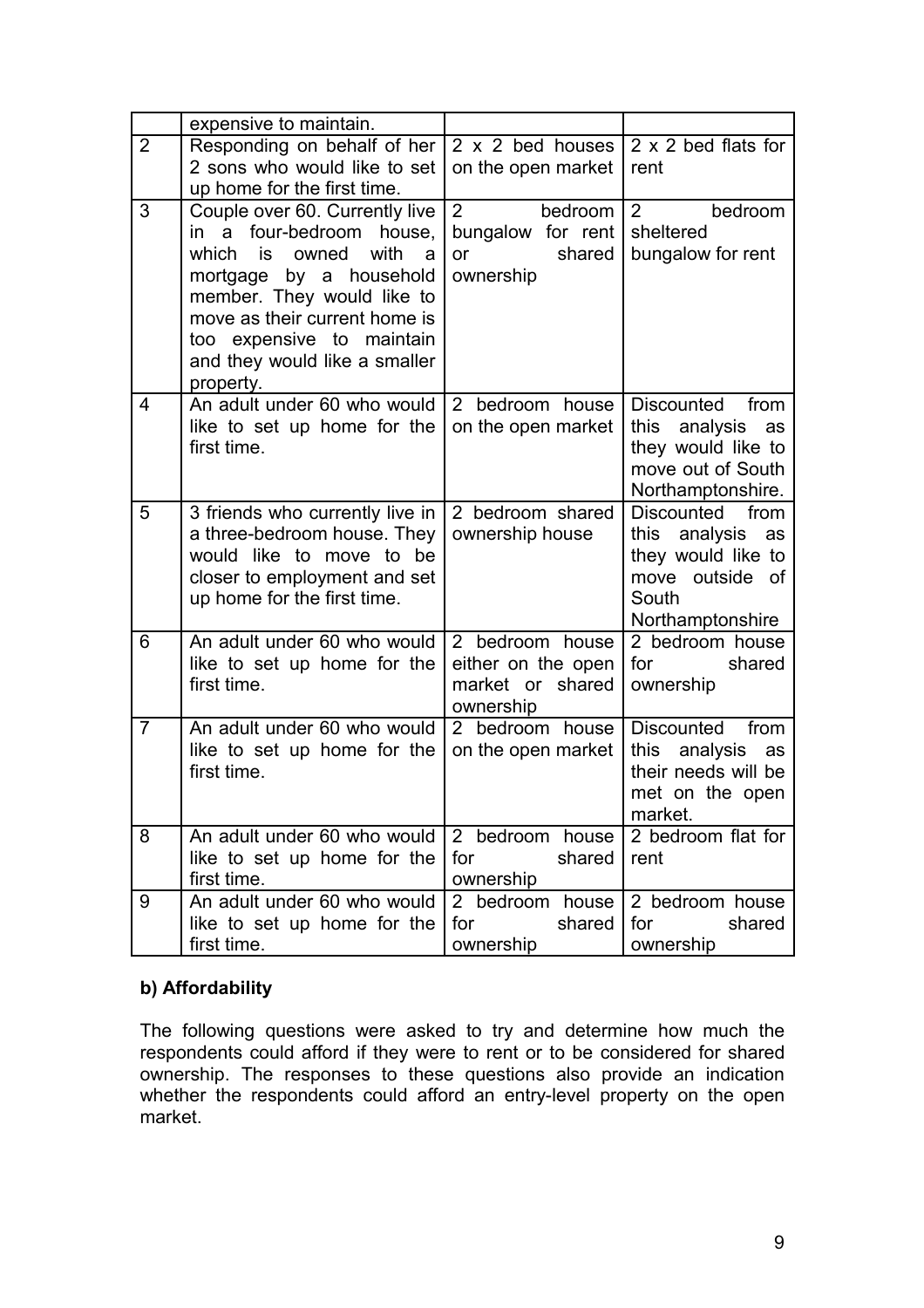Data from Land Registry as of 2004 was used to determine the average house price for an entry-level property (this is considered to be a 2 bedroom house) in Milton Malsor. For Milton Malsor this was £98,165.

Of the respondents whose preferred tenure was rent, all of them stated that they could afford rent within the £50-£74 per week bracket. Of the respondents who would prefer shared ownership the maximum that they could raise via a mortgage is shown in the following table.



It can clearly be seen that the majority of respondents could raise a mortgage of between £65,000 - £80,000. In addition to the amount that they could raise for a mortgage respondents were asked if they had savings in excess of £3,000 to cover legal fees, surveys etc. 5 respondents stated that they have savings or able to raise the money.

#### **c) Ethnic monitoring**

Of the 8 people who responded to this question all considered themselves to be white British.

#### **5. Limitations of the survey**

Most surveys of this nature will have limitations. Whilst compiling the results the following issues have been noted:

#### Stage 1

Question 4: The answers to this question will be subjective; therefore some people who have answered "no" may in fact have a housing need, and therefore will not be included in the final analysis of need.

Question 8: This question asked whether the respondent was willing to complete a further questionnaire. In total 14 people answered yes to this, however only 12 gave their address for the second stage survey to be sent out.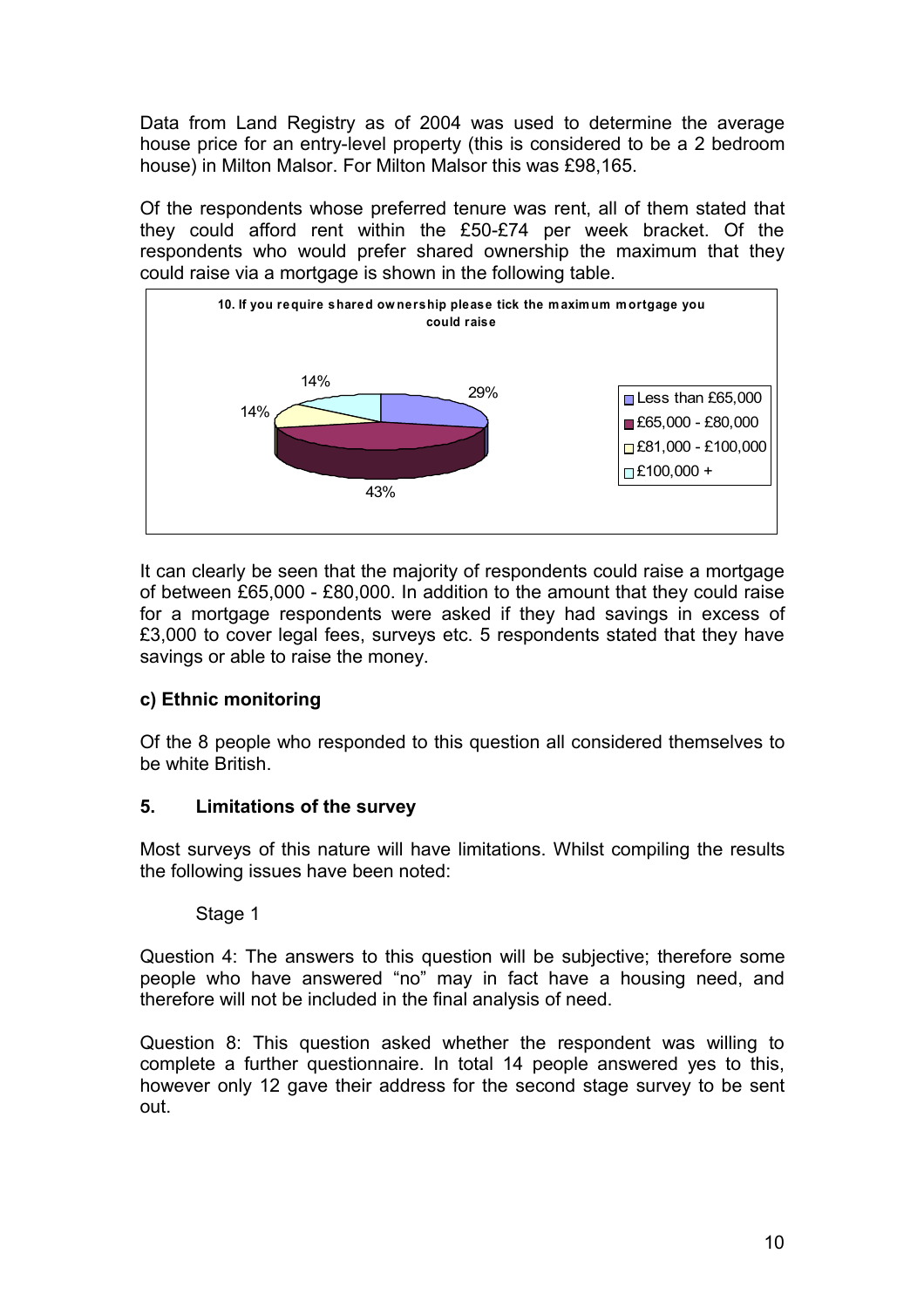## **6. Local authority data**

Data already held by South Northamptonshire Council is an additional source of information that can be used in addition to the findings of the survey. Below gives a summary of the data already held.

#### **a) Housing stock profile**

This information has been collated from Council Tax records and shows the number of properties in the village and which council tax band they fall into. This gives an indication of the distribution of relative property values.

| <b>Band</b>               | <b>Number of current properties</b> |
|---------------------------|-------------------------------------|
| $A - Up to £40,000$       | 29                                  |
| B-£40,001-£52,000         | 49                                  |
| $C - E52,001 - E68,000$   | 75                                  |
| $D - £68,001 - £88,000$   | 27                                  |
| $E - £88,001 - £120,000$  | 62                                  |
| F-£120,001-£160,000       | 34                                  |
| $G - £160,001 - £320,000$ | 30                                  |
| $H - £320,001$ and above  | 2                                   |
| <b>Total</b>              | 308                                 |

#### **b) Affordable housing profile**

The table below shows the current levels of affordable housing in the village.

| Local authority stock (rent)  | Housing association stock (rent) |
|-------------------------------|----------------------------------|
| 6 x 1 bed sheltered bungalow  | 2 x 3 bed house                  |
| 14 x 2 bed sheltered bungalow |                                  |
| 6 x 2 bed sheltered flat      |                                  |
| $\vert$ 6 x 2 bed flat        |                                  |
| 1 x 2 bed house               |                                  |
| $21 \times 3$ bed house       |                                  |
| 1 x 4 bed house               |                                  |

The following local authority properties have become available for re-letting during the period 1<sup>st</sup> April 2005 –  $31<sup>st</sup>$  March 2006.

1 x 2 bed sheltered bungalow

- 1 x 2 bed sheltered flat
- 2 x 3 bed house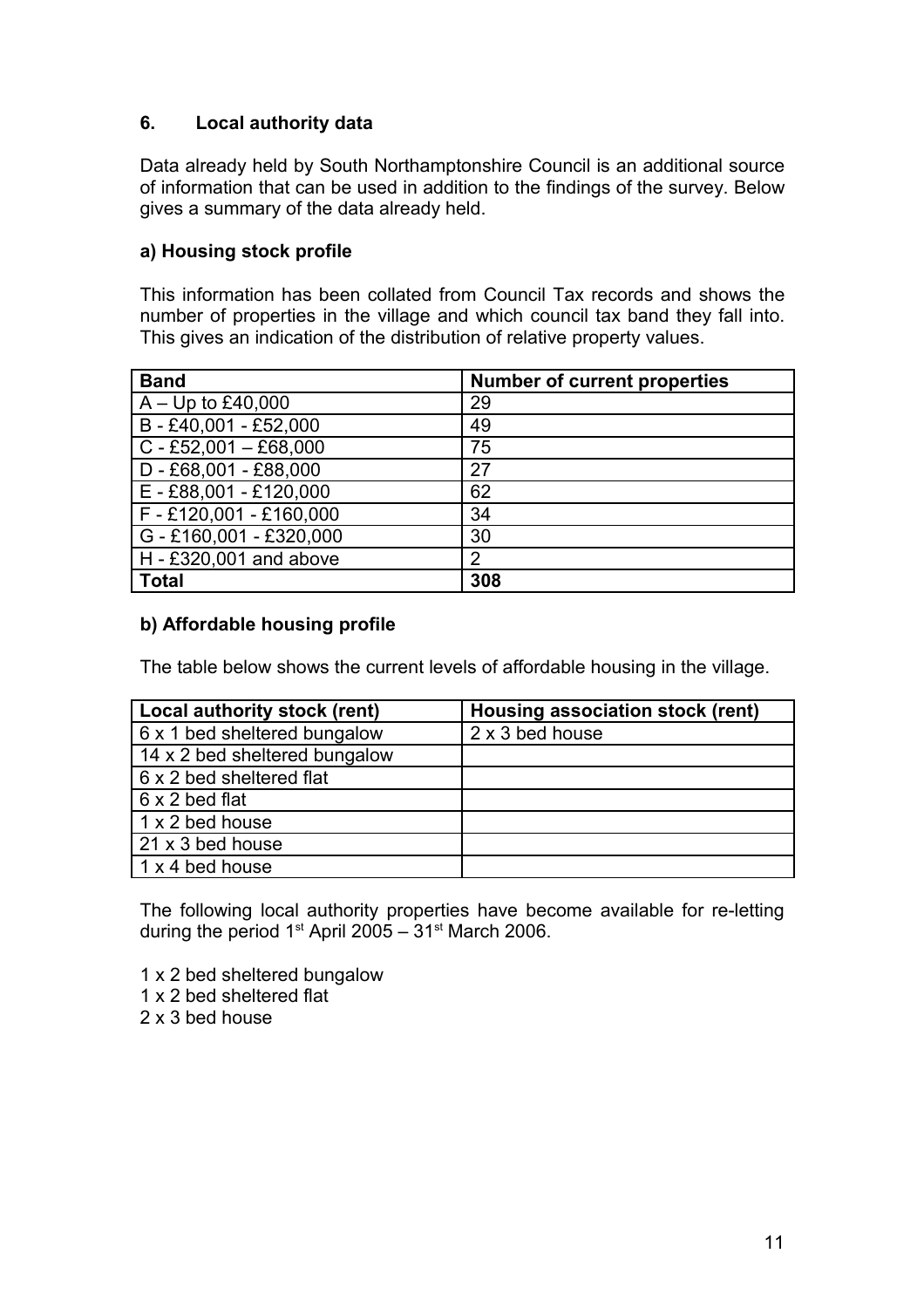#### **c) Waiting list analysis**

As the statutory authority, South Northamptonshire Council holds a housing waiting list for the district. This register allows a household to request to be considered for housing anywhere in the district and is therefore an additional way to measure housing need.

Applicants can request as many areas as they wish and also have the opportunity to request a 'preferred village/area'. Figures gleaned from analysing the waiting list can be used to complement the findings of the survey.

Total applicants who have requested Milton Malsor as a village they would like to be housed in = **317**.

Total applicants who have stated Milton Malsor as their preferred village = **26**.

The table below shows the property types that would be most suitable for the applicants who have requested Milton Malsor as their preferred village.

| <b>Property type</b>     | <b>Number of applicants</b> |
|--------------------------|-----------------------------|
| 2 bed sheltered property |                             |
| 2 bed flat               | 4                           |
| 2 bed house              | 10                          |
| 3 bed house              | 5                           |

This information shows that there is a strong need for affordable housing in the village. This is reflected in the number of applicants who have registered an interest in living in the village, the existing affordable housing in the village and the turnover of this stock.

There are however limitations with this information as we are unable to assess how local these applicants are. In our experience however applicants generally select a village as their preferred area as they already have an existing local connection. From the above information from the local authority database we would assess that the greatest need is for two and three bedroom units.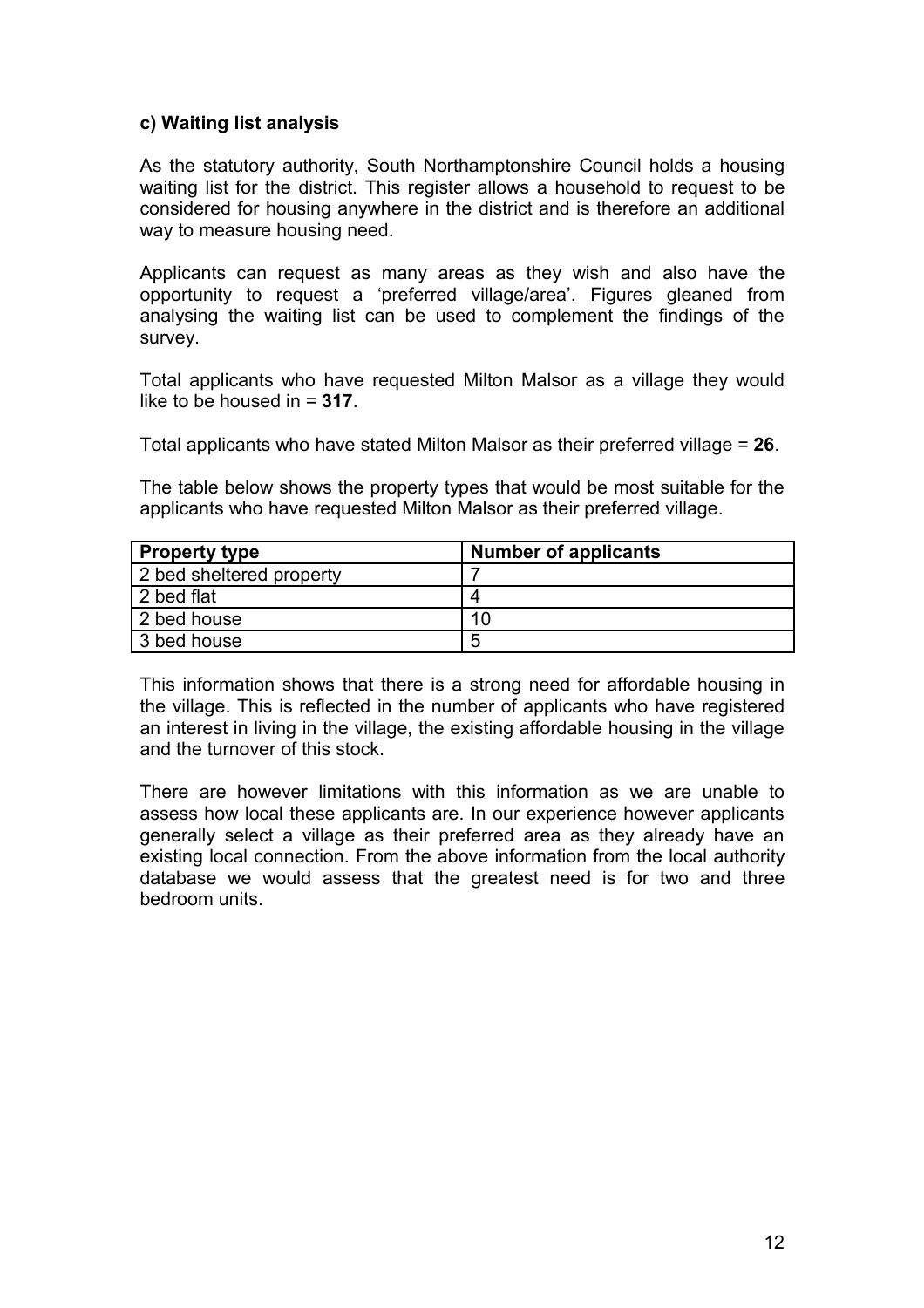## **7. Conclusion**

South Northamptonshire Council has conducted a detailed study of the housing needs of Milton Malsor village. This study has not only investigated the actual housing need, but has also ascertained resident views with regard to living in the village, as well as identifying local support for a development to meet local needs.

The support for a small future development was high with 72% of respondents stating that they were either in favour or may be in favour. The main concerns raised by respondents were the increase in traffic congestion and the new site will not be in keeping with the village. Further consultation and appropriate measures would be put in place to address these concerns prior to any development.

20% of respondents felt that they would require to move within the next 5 years and the majority of these were due to wanting to set up home for the first time. 57% of those needing to move wish to do so within this parish. This shows that there is a need for starter homes now and in the future.

A need has been identified for both rented housing and shared ownership purchase. Of the 10 respondents who expressed a need for housing and completed the second stage survey, only 7 have been assessed as having a genuine need for alternative housing.

The identified needs is as follows:

- 1 x 2 bed sheltered bungalow for rent
- 3 x 2 bed flat for rent
- 1 x 3 bed house for rent
- 2 x 2 bed house for shared ownership

As with any survey, we would apply a discounting factor. This is to take into account that during the time it would take to develop a scheme some respondents will have to satisfy their own housing needs. For this we would normally apply a 25% discount to the rental units and 40% to those wishing to purchase a property via shared ownership. In addition to the findings of the survey the existing social housing within the village has also been factored into the equation. Taking this into account the suggested housing mix required would be:

2 x 2 bed flat for rent 2 x 2 bed house for rent 1 x 3 bed house for rent

1 x 2 bed house for shared ownership

Our recommendation is that a development, which would incorporate the above mix, would help to alleviate the current level of identified need within